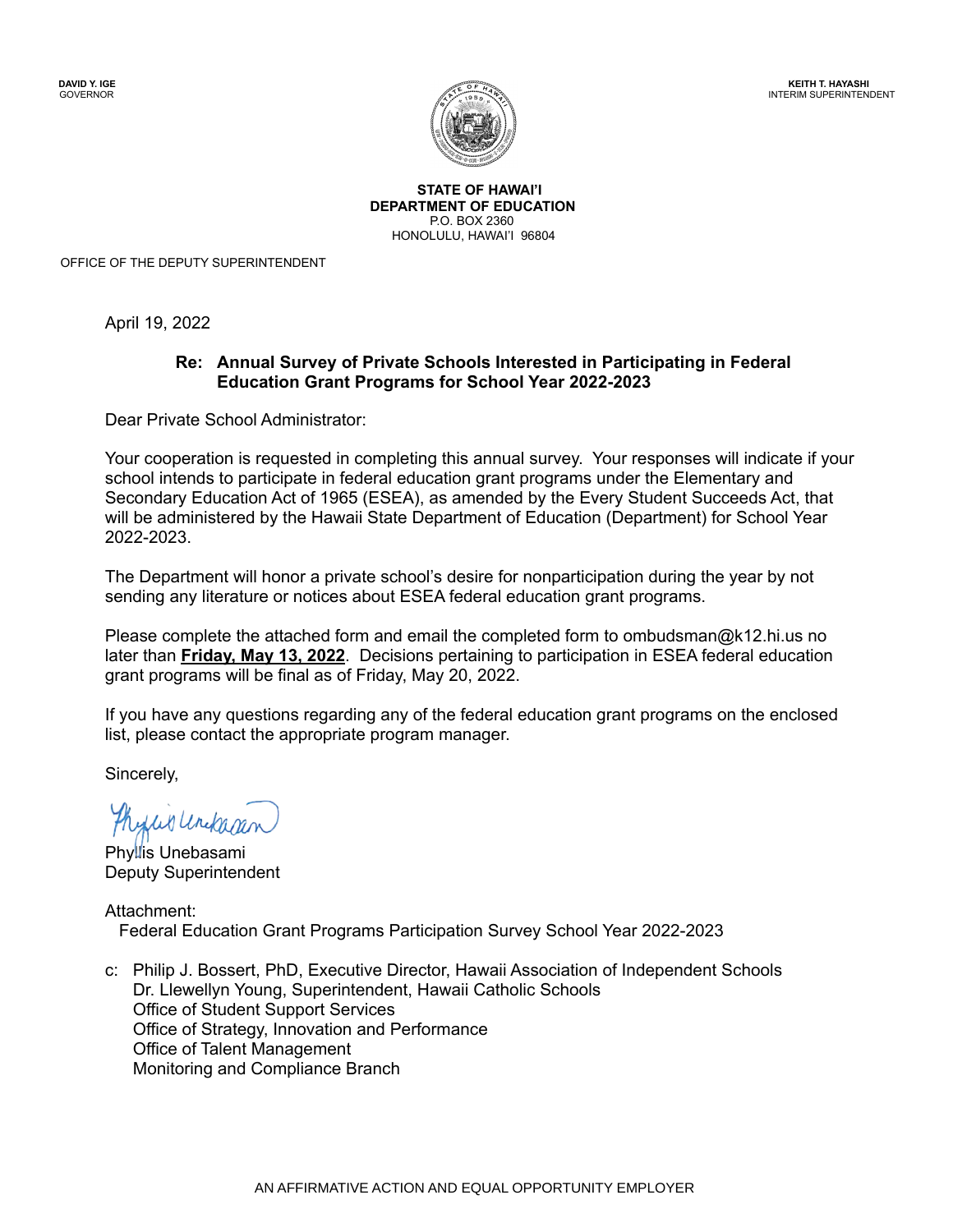Please email completed survey by Friday, May 13, 2022 to:

ombudsman@k12.hi.us

# **FEDERAL EDUCATION GRANT PROGRAMS PARTICIPATION SURVEY**

| Name of School:                             |  |
|---------------------------------------------|--|
| Mailing Address:                            |  |
|                                             |  |
|                                             |  |
| Grade Levels:                               |  |
| Total K-12 Enrollment<br>$(SY 2021-2022)$ : |  |

Will your school be interested in having your students participate in federal education grant programs during the 2022-2023 school year?

| es<br>Y             |
|---------------------|
| $\overline{v}$<br>Ő |

If you checked Yes, please place a check mark in front of each program listed on the following page that you may be interested in having the students in your school participate in or receive services from. Program contact persons will send you information about the programs you have expressed an interest in when it becomes available.

> $\mathcal{L}_\text{max}$  , and the set of the set of the set of the set of the set of the set of the set of the set of the set of the set of the set of the set of the set of the set of the set of the set of the set of the set of the Printed Name of School Administrator/Representative

> $\mathcal{L}_\text{max}$  , and the set of the set of the set of the set of the set of the set of the set of the set of the set of the set of the set of the set of the set of the set of the set of the set of the set of the set of the Signature of School Administrator/Representative

 $\_$  , and the set of the set of the set of the set of the set of the set of the set of the set of the set of the set of the set of the set of the set of the set of the set of the set of the set of the set of the set of th

School Phone Cell Phone Email Address